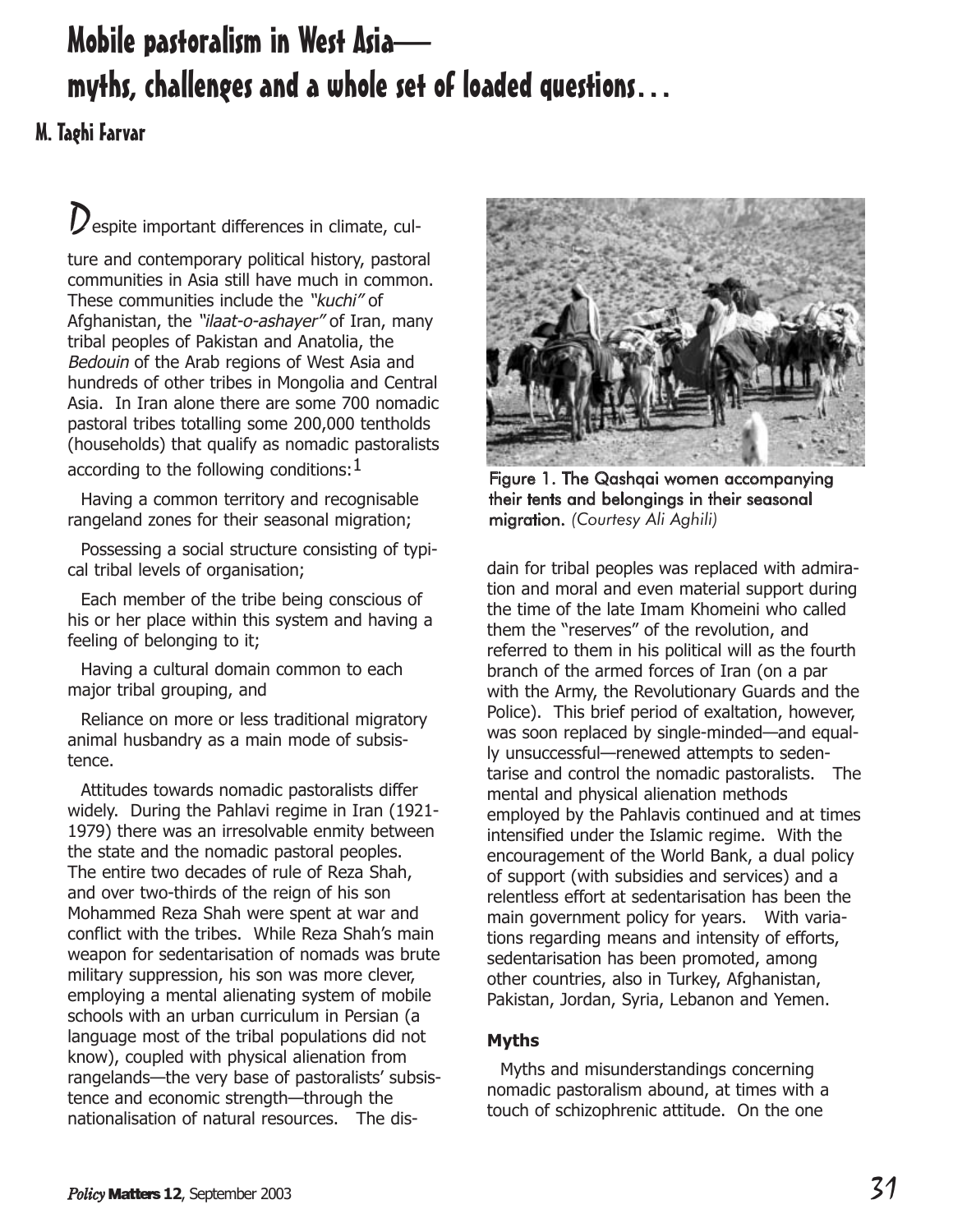hand, the culture of nomadism is exalted and praised to epic proportions. Films and TV series play on the virtues of the Ashayer (Iran) and the Bedouin (Arab countries). The local languages are full of proverbs and epic stories of the simple, honourable, hospitable, valiant, gallant, tough and indomitable Bedou or Ashayeri. On the other hand, they are considered by many, and certainly by the administrative branches of government, to be backwards, out of place, uncontrollable, eking out a miserable living out of meagre and marginal resources of the degraded rangelands, for the deplorable condition of which they are held responsible. The nature conservation establishments hold the pastoralists and their animals, especially their goats and camels, to be the enemies of wildlife, and the departments of range management in the ministries of agriculture usually think the nomads are overgrazing their land. The planning departments' staff is constantly alienating their lands

Throughout West Asia and the Sudano-Sahelian region, a system of community conserved areas of both range and woodlands has been practiced by nomadic pastoralists from time immemorial. Such systemswhich are known to pre-date Islam and are sanctioned by it-are called *hema* (from the Arabic word *hemaya*  $=$ conservation or protection), mahmiyya (conserved area), mahjar (protected area marked by stone border marks) and qoroq (exclosure in Turkish and Persian), and have an associated set of customary laws regarding community benefits, responsibil-

and deploring that they do not settle down to "benefit" from nationally designed programmes such as schooling and human and animal health services. Some of these prevalent myths will be examined below from the perspective of the greater West Asian region.

ities and sanctions.

# **Myth 1: Pastoralism is an archaic form of production not adapted to modernity**

This is simply not true in West Asia. The rangelands are seasonally productive and need to be grazed seasonally. Many experiments to settle nomadic pastoralists have resulted in disaster because the environment of the rangelands is not suitable for animal production on a sedentary basis. Many valuable breeds of animals are possessed and maintained by nomads which would not survive a settled life. At times this myth is based on a bias for modern amenities such as electric lights, television sets and



Figure 2. A Qashqai elder in Iran *(Courtesy CENESTA)*

telephones. In fact, advances in technology have now made these claims themselves to be outdated and not adapted to modernity, as modern amenities are all available in portable versions. For instance:

In Mongolia and Iran experiments with the provision of solar energy through the use of portable photovoltaic equipment has made it possible for students to have electric lights to do their homework, and for adults to receive visitors after sunset without having to settle for dim lights. An effective alternative is also paraffin (kerosene) fuel lamps.

Liquid gas in bottles, same as those available in towns, has been made available to nomadic pastoralists in Iran through programmes that have established distribution networks and local storage points. Training of nomadic pastoralist women for use of gas-burning equipment, including safety training, has made it possible for this system to be met with enthusiasm.

Mobile refrigeration run by solar panels has been available for a long time for health centres, for example to store vaccines for human and livestock, thanks to the development of 12 volt systems.

Television is now available relatively easily, and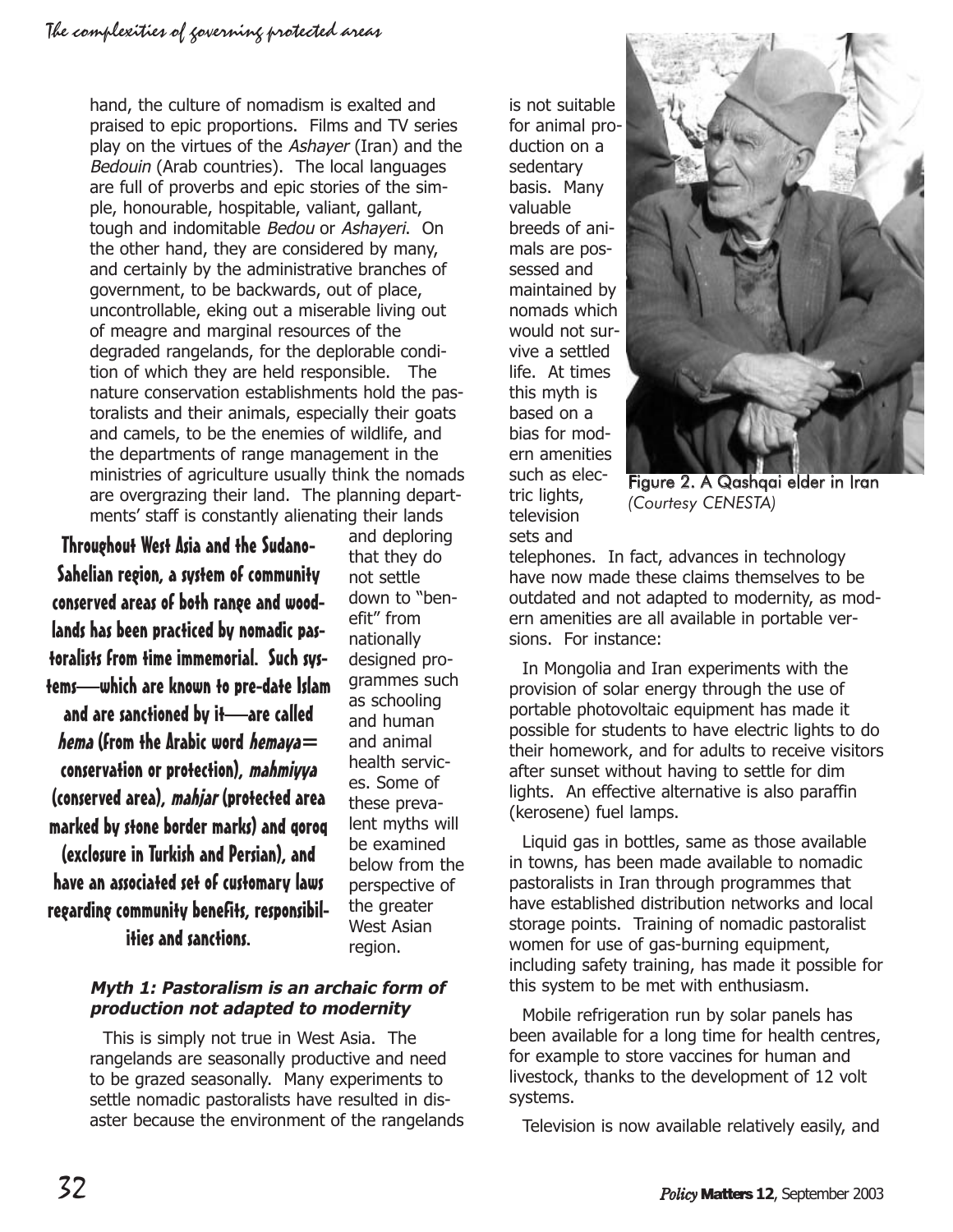the coverage for many TV stations is constantly improving. In some regions satellite TV has started to be more commonly available in nomadic tents and houses.

# **Myth 2: Mobility is inherently bad**

This great myth of our region has been created by government sponsored propaganda, formal school systems with urbanised teachers, false modernisation and misinformation.<sup>2</sup> It is taught in nomadic schools, planning ministries and bought and spread by "first generation sedentarised" folks, who, like first generation immigrants, do their best to get away from their origins and their past. A recent session with a mobile primary school group of students in Iran showed these tribal youngsters (and their teachers) had developed great disdain and contempt for their parents' way of life. Every one of the



Figure 3. Nomadic pastoralist men crossing the river at a natural ford with their flocks. *(Courtesy Ali Aghili)*

students wanted to become a pilot, doctor, engineer or lawyer. When asked who would then do animal husbandry and agriculture for the country and their region, they responded: "These occupations are for the dumb and the stupid! We are educated." This is the ethos of a society that has gone through a forced transition, to the point of internalising the ideology of the more powerful oppressive system.3

#### **Myth 3: All conflicts are caused by pastoralists**

In fact most conflicts are caused by the fact that sedentary rural populations, the private sector and government moved into the land traditionally owned and used by pastoralists.

"Protected areas" have been set up without consulting them, military bases and oil and gas extraction or refining outfits have been placed in the middle of their pastoral routes, roads have been crisscrossing

The old systems were based on a complex understanding of the ecosystems and their varying carrying capacity coupled with a fine-tuned opportunistic approach to using available resources in micro-environments, and moving away from them before they are destroyed.

the same routes without regard to the need of passage for the animals and the inevitable accidents going to be caused, housing developments have been set up as if urban people were going to use them, and so on. A thousand impediments exist to nomadic lifestyles simply because planners are usually sedentary people who do not understand the mobile peoples and their needs. In addition, when conflict happens, instead of the traditional systems of conflict resolution, the police and urban courts (usually well linked to settled people) are now called in as arbitrators. Their judgements often leave the pastoral nomads spellbound, as their rights are stripped away without any meaningful recourse to remedial action.

#### **Myth 4: Rangelands are degraded because of over-stocking and overpopulation**

The very concept of degradation of rangelands has been called into question by modern range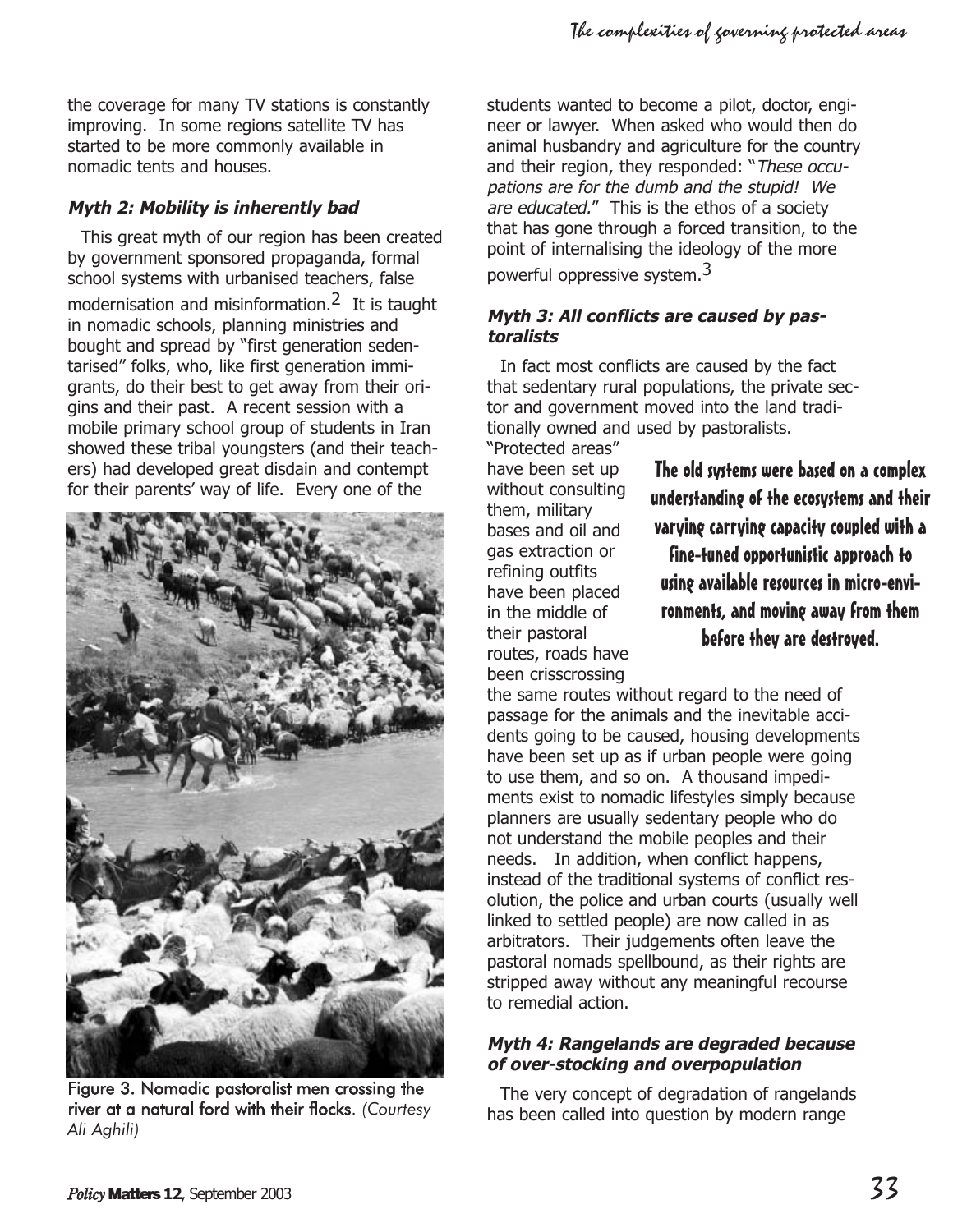ecology and management schools. If there is one feature that sets out the traditional ashayer, bedouin or kuchis from the rest of the crowd, it is their superb and meticulous ability to use the rangeland resources sustainably and maintain their productivity and biological diversity. As an example, in the Bahmaee tribe of south-western Iran, it has been documented that the clan elders have had a system of range management that has worked like clockworks. Following scouting information ahead of the season of migration, the elders do an accurate assessment of the carrying capacity of the range expected to welcome them and decide the size and composition of the flocks that it can nourish. The size of the human population to follow the flocks is determined by the labour needs for the flocks, starting with one woman per 35 lactating ovine (sheep and goat) population. For each woman, of course, a number of children and male members of the tenthold and camp are needed to service the grazing and protection of the whole

Can we help nomadic pastoralists mitigate the impact of the climate change upon them by allowing them to regain access to the entirety of their migratory landscapes, including the special ecological niches and buffer zones so important for the functioning of their overall livelihood and management strategies?

flock. Among the Qashqai pastoralists, sophisticated manoeuvres have been planned and carried out to cope with seasonal climatic variation (droughts, abundant rain-

fall) and equally sophisticated marketing decisions are made in the summering grounds based on the expected carrying capacity of the rangelands in the wintering grounds during the following season. The Lurs of the Zagros Mountain range have had elaborate techniques of rangeland rehabilitation including reseeding with wild germplasm and manuring, using both ovine and human power.

Throughout West Asia and the Sudano-Sahelian region, a system of community conserved areas of both range and woodlands has been practiced by nomadic pastoralists from time immemorial. Such systems—which are known to pre-date Islam and are sanctioned by it-are called hema (from the Arabic word hemaya= conservation or protection), mahmiyya (conserved area), mahjar (protected area marked by stone border marks) and *gorog* (exclosure in Turkish and Persian), and have an associated set of customary laws regarding community benefits, responsibilities and sanctions.

The landscapes under the use of the nomadic pastoral groupings (Camps, Lineage Groups, Clans, Subtribes and Tribes) include their wintering and summering grounds as well as the migratory paths in between. Under traditional management, there are special areas used only in time of severe climatic stress or special conditions, wetlands of crucial importance, etc. In their original indigenous form, the total landscape of each tribal group is well qualified to be considered a Protected Landscape according to IUCN Category V.

As for population growth, this is not an issue for the pastoralists in the west Asian region. Following a long standing pattern, as a pastoral population grows beyond the carrying capacity of the rangelands that support them, the excess population stays behind, or gets into what the late Nader Afshar has called "nomads on the waiting list" until the climate and carrying capacity improve. These people busy themselves with handicrafts, grain production, seasonal wage labour, etc., waiting for their turn to travel. If the population increases beyond the overall absorptive capacity of the region, the excess population migrates more permanently into other zones and pursues different livelihoods. Some believe that most of the villages and urban civilisations of West Asia developed this way. The statistics about the number of migratory pastoralists, where available, seem to confirm this fact. In Iran, while the percentage of nomadic pastoralists in the country has steadily declined from at least a quarter of the total population a century ago to some 2% today, their absolute number has remained dynamically constant, ranging between some 1.2 to 2.5 million depending on climatic and political factors. This is estimated to be the real carrying capacity of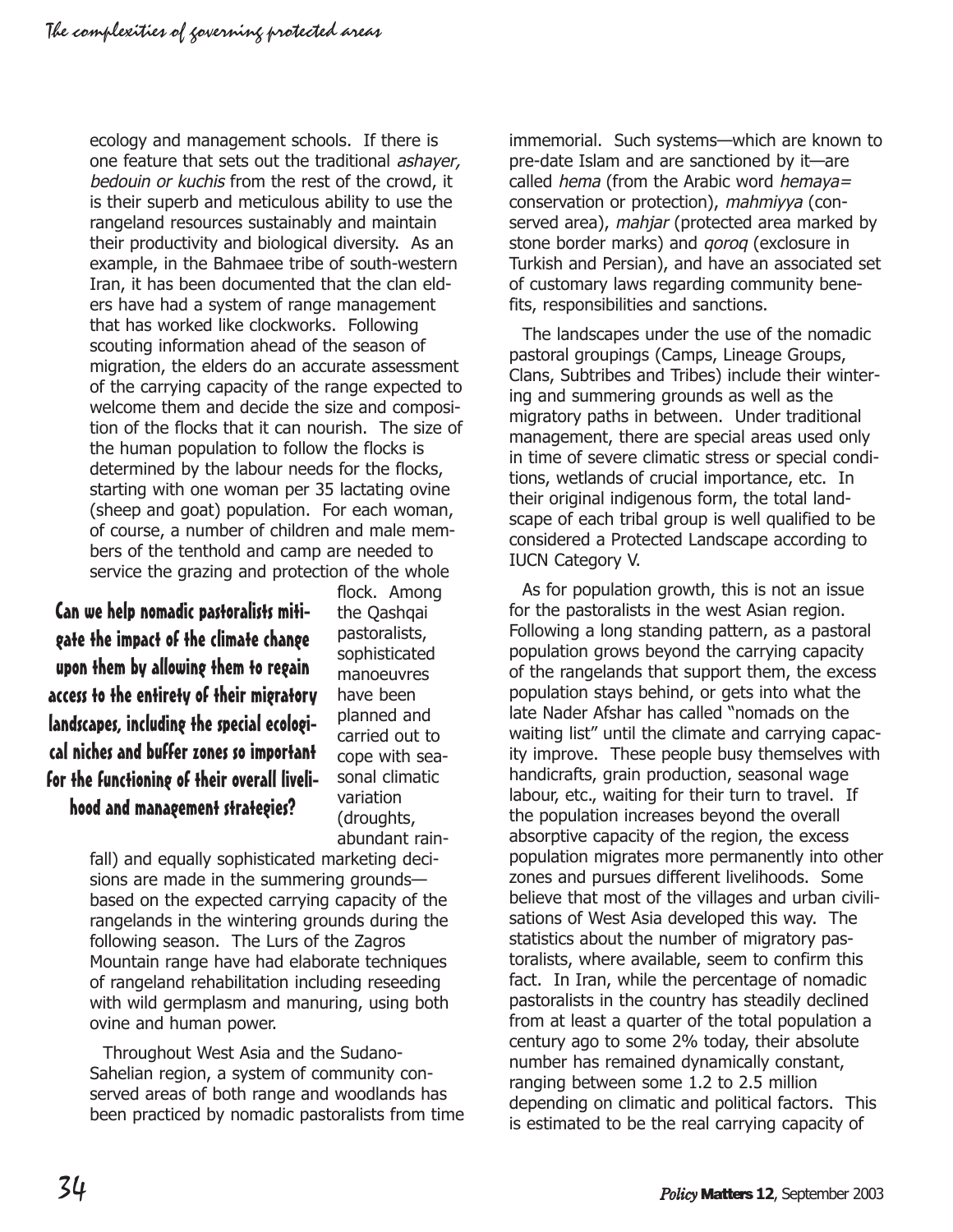The complexities of governing protected areas



even outside Asia. In Sudan powerful politicians mechanised huge tracks of land that belonged to the pastoralists of eastern Sudan to bring them under very marginally productive staple grain cultivation. In most cases, they abandoned a heavily degraded land after a few growing seasons

the rangelands of the country. This marvellous self regulation of nomadic pastoralism in the region renders any advocacy of policies for population or even flock reduction in the rangelands of this region devoid of any grounding in objective data.

# **Myth 5: Pastoral production has very low productivity**

By almost all standards, rangelands are considered generally best suited for animal raising, and a nomadic lifestyle renders the highest possible productivity in the region, averaging between 1/3 and 3/4 of livestock productions in given countries. Where other livelihood and land tenure systems are substituted to nomadic pastoralism, it is usually by groups with political power in the country. Examples of the latter

Now that many governments have experienced the futility and tragedy of taking away lands from the careful management of nomadic pastoralism, can they decide to reverse their nationalisation policies, give back the rights and ownership of land to the tribal groups on a common-property basis, and make them responsible again for its maintenance and sustainable use?

include the sedentary landlords of Iran. At the time of the land reforms of the 1960s, they took advantage of a loophole in the law exempting "mechanised lands" from being distributed. They ploughed up marginally productive rangelands in order to lay claim to them. In the Iranian Province of Fars alone some 20% of the rangelands were lost to this loophole. This trick is actually known

and moved on to other areas. This same land, under a pastoralist production system, was highly productive for longhorn cattle and camels, including some of the most expensive racing breeds that fetch extremely high value in export.

#### **Myth 6: Pastoralists have to settle down in order to benefit from modern services**

This is one of the most baseless allegations, and experiences amply show the contrary. In Iran, a system of mobile schools using tents and trained teachers recruited from the nomadic tribes has operated with success for nearly a half-a-century and achieved high educational standards. Many of the graduates of these tent schools have gone on to higher education and today occupy places of prestige in government, politics, education, literature, academia, medicine, engineering, law, the arts, and private services.<sup>4</sup> The now-pervasive national system of behvarz (front line rural health workers) had its first pilot experience among the Qashqai pastoralists in the early 1970s. Mobile veterinary assistants in Iran and Afghanistan have been trained and supported by the government and universities (Iran) and NGOs (Afghanistan). Likewise, work in support of mobile handicrafts (such as the highly valued wool rugs, carpets and kilims) has been carried out in many areas.

#### **Myth 7: Pastoralism destroys biodiversity and leads to desertification**

Far from being a destroyer of biodiversity, pastoralist range management systems are a pre-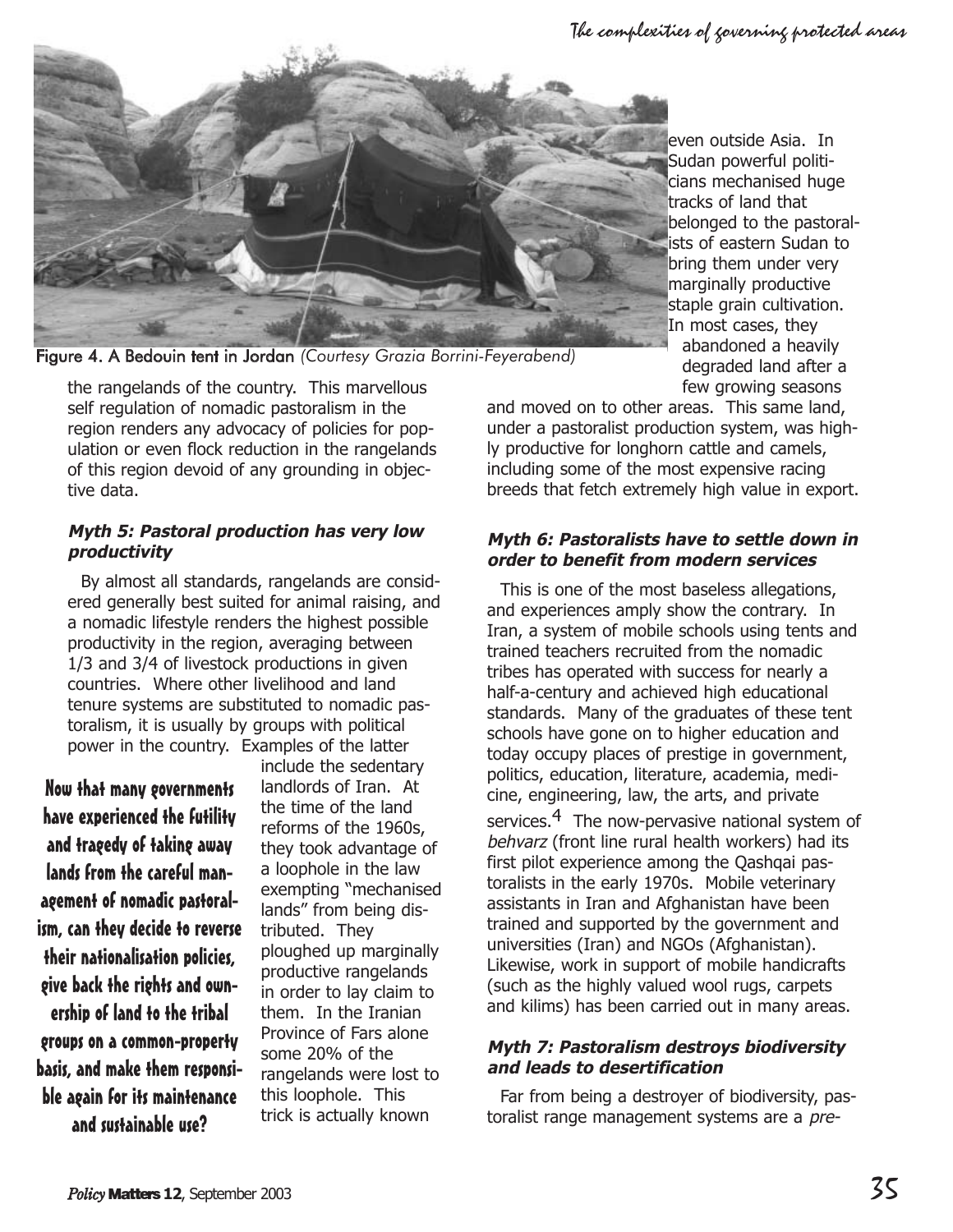requisite of biodiversity. Most range that does not receive the benefits of livestock stomping, gentle ploughing, browsing, seed spreading and fertilisation will turn into lower biodiversity wooded shrub land.<sup>5</sup> The highly diverse vegetation of the rangelands of the region has evolved together with the livestock and land management systems of the pastoralists. The sophisticated techniques of using scouting and early warning systems to predict droughts, take preventive measures and adopt coping strategies are well known among the nomadic pastoralists of the region. In fact, pastoralists value much more highly than either villagers or urban folks the biological and genetic diversity of their landscape. Most know by name and properties every single botanical species and can give long descriptions of their medicinal, food, feed and industrial properties for animals and people, as well as their place in the ecosystem. They have developed irreplaceable techniques of habitat management and rangeland rehabilitation for

Given the success of the traditional pastoral systems in the conservation of landscape and species biodiversity of the rangelands, can we learn from their experience and help them reestablish and manage community conserved areas and, where necessary and feasible, co-manage with the government and others specific areas for biodiversity conservation?

maintaining the diversity of the bio-ecological systems. Their lifestyle has made them understand the ways of nature. Under their indigenous management systems, the cutting of living trees, other than in extreme need and with sustainable use in mind, would

be considered a cardinal sin. Only fallen and dried or sick trees or parts of the branches the removal of which does not harm them would be considered legitimate uses. Sustainable use of non-timber products (gums, medicinal and veterinary plants, vegetable dyes, mushrooms and other edible herbs and fruits) are relied on for subsistence and only occasional commerce. Literally every nomadic pastoral woman, man and youngster can recount with fascination the ways and habits of the wildlife in their territories,

and their love of nature and its diversity. Undisturbed, their hunting habits have preserved wildlife for centuries. The *hema* systems are intended to protect the health and sustainability of the ecological systems on which they depend. The pastoralists are, in short, practicing ecologists who understand sustainable use and environmental protection better than many modern ecologists and conservationists. A survey of pastoral tribes in what was before South Yemen by an FAO consultant in the early 1990s showed that most of the elders of the tribes considered it a pity that the *mahjar* system had been abolished by the Socialist Government, and believed this to be the major contributor to the degradation of the rangelands in their territories. They favoured the re-establishment of this powerful traditional tool for the conservation and sustainable use of rangeland resources.

#### **Myth 8: Pastoralists do not take care of the land because of the Tragedy of the Commons**

I nearly get sick hearing again this concept, so much abused and wrongly applied. When Garrett Hardin introduced this notion he meant the tragedy of lands and resources under open access, which is the opposite of the well functioning common property systems the pastoralists usually have in place. Pastoral common property systems are shared by a limited community of users and governed by an extensive set of rules, customary laws and sanctions, excluding non-user communities except under strict procedures. Tribal elders will judge very severely any intrusion and damage to community rangelands, woodlands and water resources, and punish the violators with everything from deprivation from sugar quotas (a serious deprivation indeed for the hospitable tea- or coffeedrinking nomads!) to community imprisonment and public shame.

#### **Myth 9: Pastoralists are poor, in ill health and food insecure**

Studies by researchers (such as at the University of Tehran) have shown very low helminthic parasitism (some 10% infection rates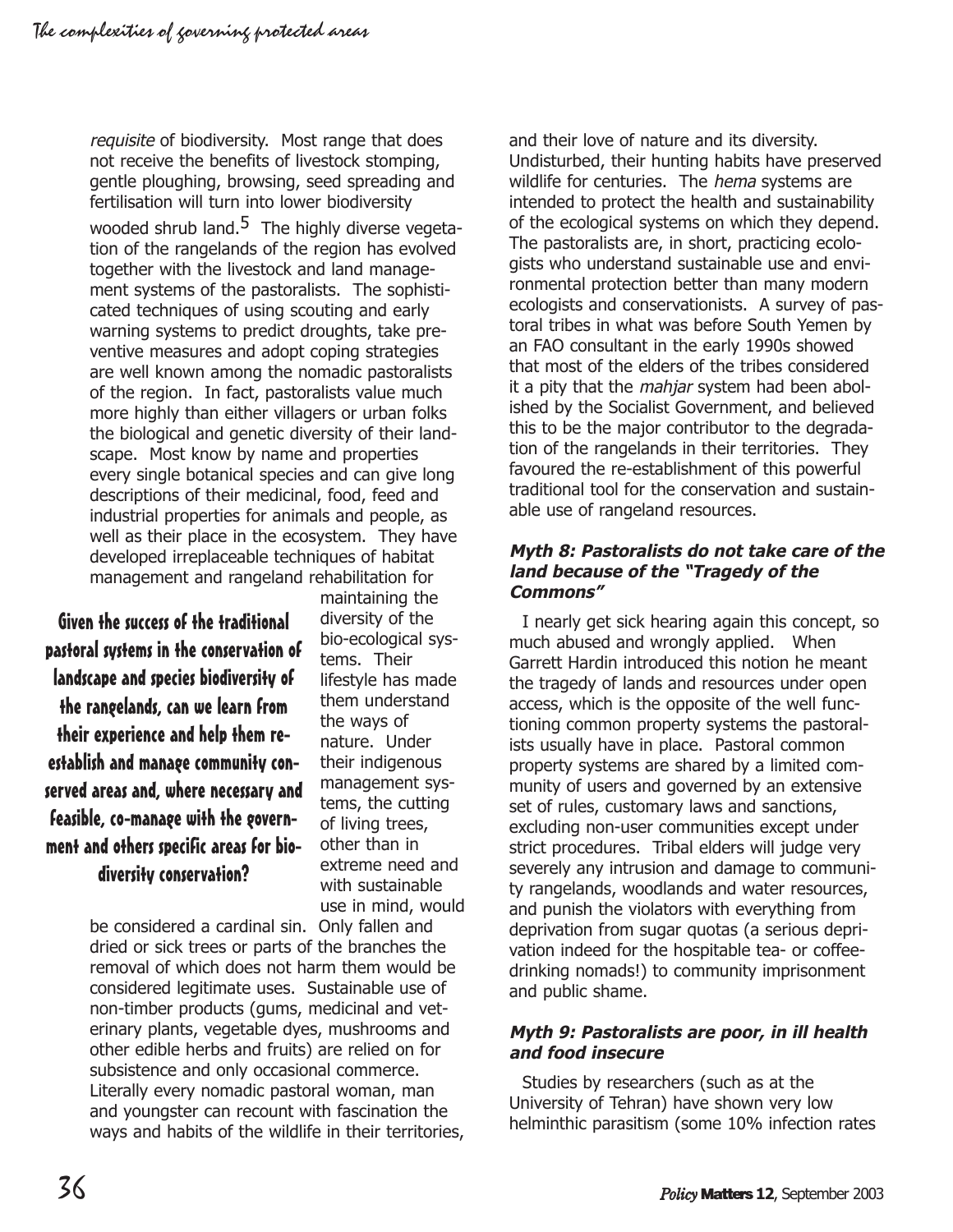## **Box 1. RESTORING VITALITY OF NOMADIC PASTORALISM Livelihoods, nature conservation and cultural identity**

The Qashqai nomadic pastoralists have realised that to organise themselves for reversing the dominant trends leading to their disappearance, they need to re-habilitate their historic social organisations, albeit in a civil society mode. This is the case with the Kuhi Subtribe, and they plan to spread the approach to the rest of their kinfolk in the larger tribe.

With the support of the Centre for Sustainable Development (CENESTA), a national NGO in Iran, and enabling help of the Organisation for Nomadic Pastoralists (ONP, a government institution), a landscape was selected as a natural resource management unit comprising the summering and wintering grounds of the Kuhi nomadic pastoralists, and their associated migration routes in between. The Kuhi are one of about 20 sub-tribes of the Shish Bayli Tribe of the Qashqais. With the sponsorship of the International Institute for Environment and Development (IIED), IUCN/CEESP's Working Group on Sustainable Livelihoods, and FAO (interested, among other things, in coping strategies of nomadic pastoralists in the face of drought), the Kuhi subtribe started a participatory action research project on sustainable livelihoods and biodiversity conservation.

Several participatory planning workshops were held between January and August 2003. The first concern



Figure 5. The Kuhi people and their community-conserved wetland. *(Courtesy Ahmadreza Siapoush)*

was to involve the whole community. For this, the approach of problem identification and analysis with group exercises was selected. The problems thus identified by the community were grouped by them and the groups were prioritised. The obtained priority list determined quite rapidly some major action by the sub-tribe. One of the major problems identified was the breakdown of the traditional organisational strength of the tribes. For this to be remedied, they decided to analyse their governance situation in some depth. It was recognised that the top levels of organisation and leadership of the tribe were decimated by previous governments. The task was thus to recreate these levels of organisation in a manner that would be able to respond to modern challenges, including notions of participatory democracy. The highest level of tribal organisation that still existed and was functional was the oba (or camp), consisting of a number of tentholds migrating and living together. A joint team from CENESTA and trusted leaders from the subtribe went around from *oba* to *oba* consulting them on whom they considered to be their leader(s) at the level of each bonku (clan). Leaders acceptable to the obas in each bonku were thus identified and records were taken to provide a point of reference in case of dispute about the legitimacy of the process. Around 60 leaders from the 14 clans of the Kuhi subtribe were then gathered in a workshop to decide the leadership structure of the subtribe. It only took a day for them to settle on who should be the 14 representatives (elders) for as many clans, and a further 14 were selected as alternates. In March of 2003, for the first time since the Pahlavi Regime started to decimate the tribal organisation, a Council of the Kuhi Subtribe was born in the tribal wintering township of Farrashband in the province of Fars.

Early April saw another development, the elaboration of the bylaws for the Subtribe and the election of the leadership committee of the Council. It was decided that the Subtribe would create a parallel structure named "Sustainable Livelihoods Fund for Kuhi Nomadic Pastoralist." The membership of the Fund deliberately excludes those households in the tribe who are considered sedentarised. Sayyaad Soltani was elected unanimously to head the "Council for Sustainable Livelihoods of the Kuhi Migratory Pastoralists" and its associated Community Investment Fund. A Deputy-Chief, Executive Director, Treasurer, and Secretary were also elected.

Preliminary project plans were also pursued for a number of initiatives in each of the 5 categories of problems/ needs of the Subtribe referred to earlier. Some of these initiatives include:

1. A project to supply supplementary feed to pregnant and lactating ewes (the term includes both sheep and goats). Expected benefits include lower miscarriage rates, higher twinning and double pregnancies (spring and autumn);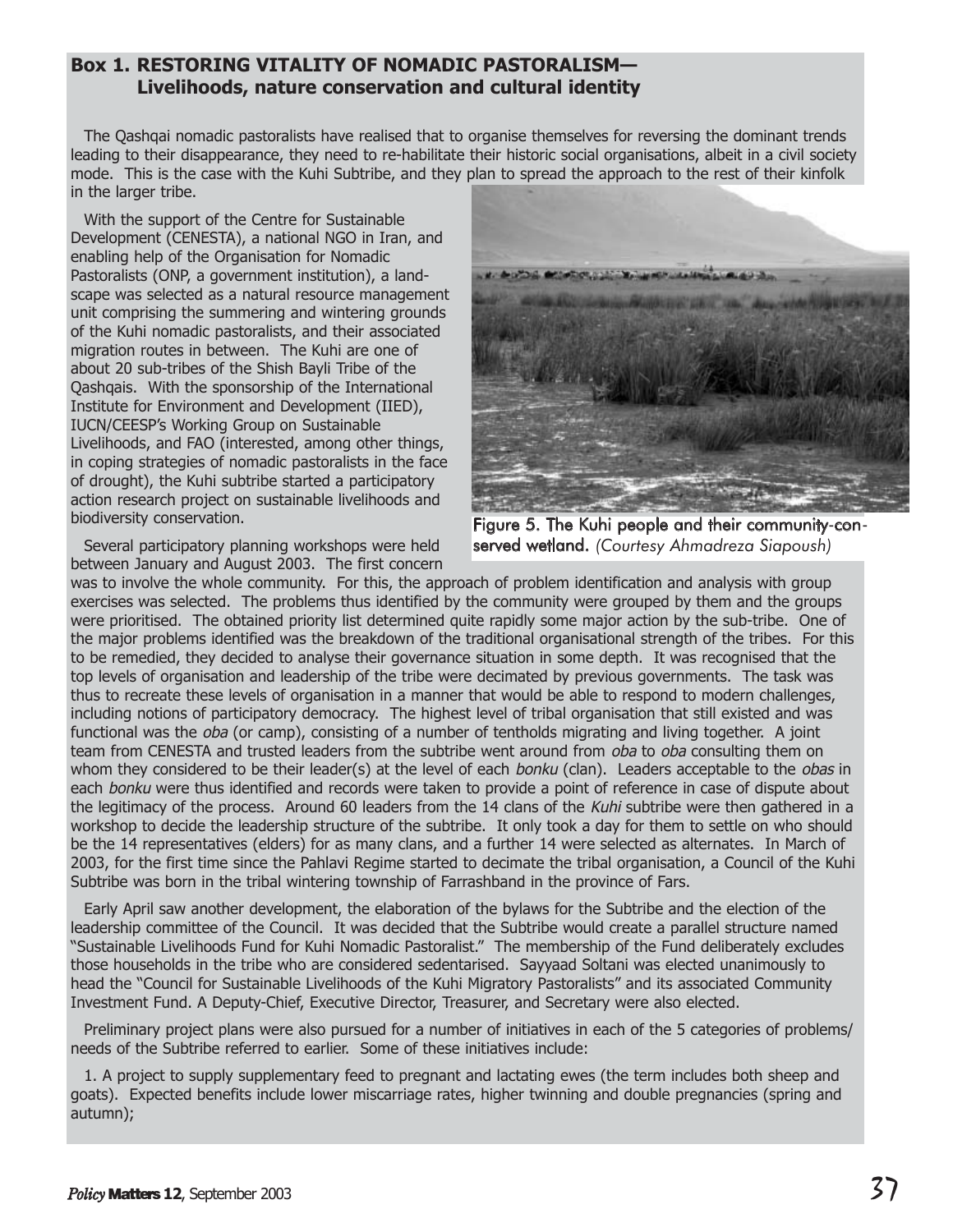2. A project to empower women to take charge of the supply of wool and natural dyes for their rugs, *gabbehs* and other much appreciated handicrafts as well as the marketing of these products domestically, and ultimately internationally.

3. A project to streamline access to health care of the best quality in the Province using a referral service and female community health volunteers;

4. A project for participatory development of appropriate designs for solar equipment for use of the mobile tribal tentholds, including solar water heaters, dryers, solar electricity and solar cookers;

5. A project to establish a tribal legal support service with three functions: a) elaboration and legalisation of customary laws for the management and use of natural resources, especially rangelands, forests, wildlife and water supply; b) legal education; and c) legal aid;

6. A project to set up a mobile library of books and video programmes of an educational nature for all age and gender groups in the subtribe.

7. Restoring the natural resources of the tribe to common property ownership/control. One such unique opportunity is the Chahar-Tang e Kushk-i Zar wetland, extending some 9 kilometres in length, shared between the Kuhi and the Kolahli subtribes. This area has been a community conserved wetland from time immemorial. The Kuhi realise they obtain many "ecosystem benefits" from this wetland, including water reserves, reeds for handicrafts and tent making, fish, medicinal plants, micro-climate control, and wildlife. The government had earmarked part of the area in a controversial plan to be divided up among households for agricultural use. The Subtribe thinks it is better to preserve this area as a "*gorukh"* or "*hema"*—a community conserved area. A petition has been submitted to the relevant governmental authorities to formally declare the wetland and the surrounding rangelands as a community conserved area with use rights being regulated by the elders. In terms of IUCN categories, the overall CCA could be considered as a category V, with the wetland as a portion under category II (key objective of ecosystem management).

This project is showing important ways in which nomadic livelihoods can fully reconcile with conservation. Both can thrive together.

for ascaris and other intestinal parasites) in nomadic pastoralists in the areas where settled village populations suffered from 90% prevalence. Mobile pastoral populations rarely suffer from ecto-parasites such as the hair or bed lice and ticks that afflict settled villagers. They enjoy a higher standard of hygiene, especially in the summering grounds where fresh water from mountain springs and wetlands is plentiful. They usually take baths with warmed up water or stream water at least once a week, a high standard with respect to rural practice. Pastoralists also enjoy richer diets in terms of protein (mostly from the dairy products at their disposal), stored foods (using high protein dried buttermilk, grains and pulses and dried vegetables), as well as fresh mushrooms, wild fruits and berries and herbs most of the year, as they are always in areas of greener nature. Their mobile lifestyle protects them from such diseases of settled people as heart problems and hypertension. A

study by WHO of the impact of cholesterol-rich diets in the 1960s showed that the nomadic pastoralists of Somalia, who had the world's highest consumption rates for cholesterol in their diet, had virtually no incidence of heart attacks thanks to their nomadic lifestyle. On the contrary, hypertension, heart diseases, nervous problems and even high rates of suicide among women are common afflictions among sedentarised pastoralists.

Most pastoralists keep their wealth in livestock for the household and gold and jewellery for their women. These represent their mobile capital and savings accounts. Pastoral women are nearly always elegantly dressed and possess a large wardrobe of expensive clothes. If pastoralists are protected from encroachment and intrusion from outside, they can have rich and healthy lives.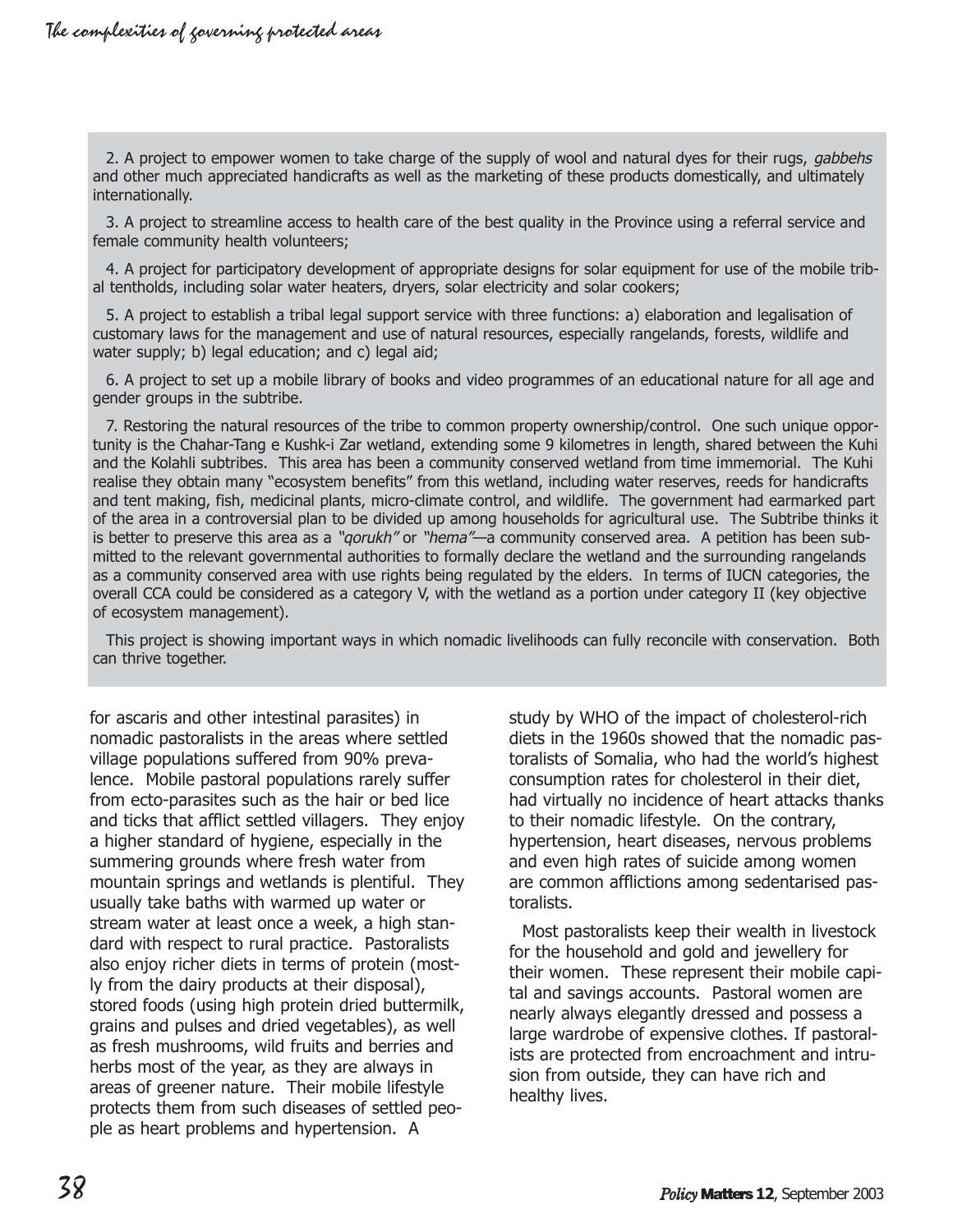



Figure 4: Yemeni pastoralists documenting their natural resource management system *(Courtesy Grazia Borrini-Feyerabend)*

#### **Myth 10: Pastoralists overgraze their land**

It is now well known that most drylands are non-equilibrium ecosystems (not least because of unreliable and highly variable seasonal and annual rainfall) requiring a different kind of management than equilibrium ecosystems. This concept, however, is relatively recent and has revolutionised the thinking and practice of range management and ecology in the past couple of decades. The conventional carrying capacity calculation for rangelands-too often still practiced- is no longer scientifically valid. The traditional practices of the nomadic pastoralists themselves are finally understood as much more technically correct than the calculations of conventional range management experts. In some countries, the single most important negative impact on the ecological health of the rangelands is related to the nationalisation of rangelands and their ensuing control by technocrats and bureaucrats. The old systems were based on a complex understanding of the ecosystems and their varying carrying capacity coupled with a fine-tuned opportunistic approach to using available resources in micro-environments, and moving away from them before they are destroyed. A good deal of research in specific local situations is still needed to better understand the ecology and responses of the drylands in this region, as most of the research has been

made in other environments, such as African dry lands.

#### **Challenges**

This brief exploration of some pervasive myths about nomadic pastoralism leaves us to assess the opportunities and constraints faced by sustainable pastoral development. The questions outlined below spell out such challenges while offering a vision of a hopeful future. Bold new initiatives are needed to take up the challenge of helping pastoralism survive and do well in the region. In some places these initiatives are already proving themselves in practice (see Box 1).

#### **Livelihoods**

When supported by enabling national policies, the mobile pastoral systems can provide for sustainable livelihoods, well adapted to the social, political, economic and ecological realities of drylands. The determinant questions, in fact, are:

Can state governments abandon once and for all the policies of persecution, discrimination, alienation, oppression and deprivation from the most fundamental human rights of mobile peoples?

Can they recognise the achievements of pastoralists and their contribution to national economies, food security, sustainable use of marginal lands, conservation of biological diversi-

ty and health and conservation of natural resources and protected areas? Can they recognise their sophisticated management capacity and their right to cultural identity, which enriches the national bio-cultural diversity?

Can we integrate in what we understand as democracy some innovative styles of governance based on decisions by consensus and on preserving the integrity of the community?

Can they take much needed action to have supportive and protective policies for a segment of the population that produces much and demands little?

Can pastoralists be perceived as whole communities, rather than atomised individuals, and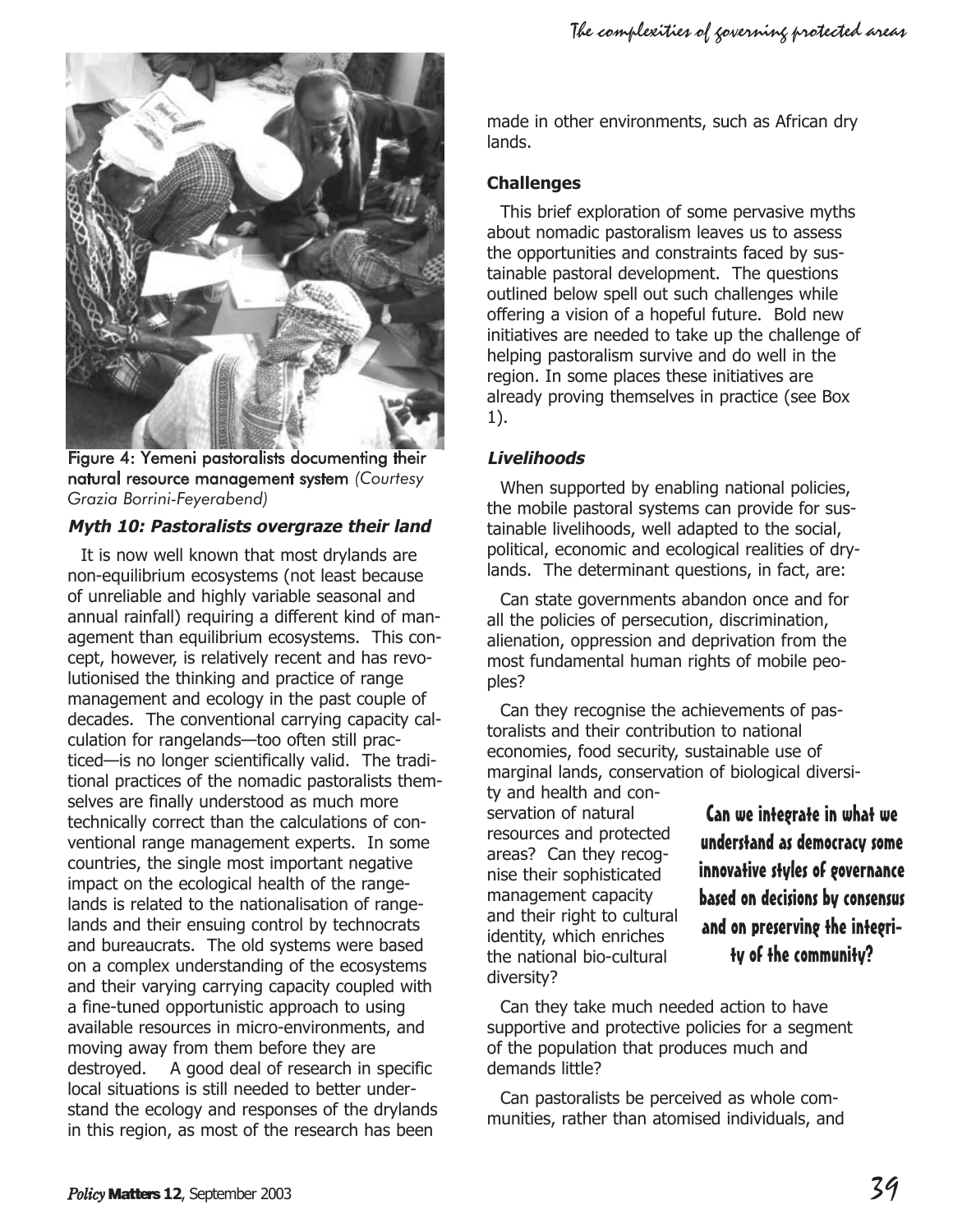can such communities be involved in the planning of their own development, the provision of services, the management of finance for investment and credit, and others?

Can we all recognise the uniqueness of the pastoral mode of production as a legitimate way of life and attempt to improve the conditions of life of these communities?

Can we all learn from the experience of nomadic pastoral societies in coping with uncertainty, risk, survival, and conservation of nature?

## **Poverty reduction strategies**

Pastoral communities have their own systems of social organisation. Most poverty eradication programmes, being externally inspired, if not imposed, are individually oriented, such as the micro-enterprise and micro-credit schemes. These innovations can result in the weakening and atomisation of the pastoral community. They should always be preceded by a prior empowerment of the nomadic pastoral tribes as whole communities and by support to their endogenous organisation to take charge of managing their own investment and credit programmes. There are endogenous examples of community organisation for sustainable livelihoods based on the pastoral tribes' own traditions, which avoid imported models such as "associations", "cooperatives" and "micro-finance schemes". Can we learn from these endogenous experiences (such as the one illustrated in Box 1, above)?

# **Advancing climate change**

Time and again pastoral nomads have survived droughts and other environmental disasters. They have managed to keep the integrity of their tribal organisation and have benefited from the uniting and mobilising influence of the traditional elders. Can we learn from these experiences and strengthen the nomadic communities and their traditional and indigenous knowledge of coping with these challenges? Can we help nomadic pastoralists mitigate the impact of the climate change upon them by allowing them to regain access to the entirety of their migratory landscapes, including the special ecological nich-



Figure 6. Man and lamb in Iran *(Courtesy Grazia Borrini-Feyerabend)*

es and buffer zones so important for the functioning of their overall livelihood and management strategies?

#### **Key legal issues**

The most important factor in the revival and strengthening of pastoral systems is likely to be the rediscovery and full understanding of customary laws regarding the management of natural resources (range, forest, wetland, water, wildlife and their management). Can we help pastoralists to study and record their own customary laws? Can we organise to have formal recognition of these systems? Can we learn from the experience of some West African countries that have passed quite progressive and empowering pastoral laws ("Codes pastorales") that recognise the primacy of the rights of pastoral people over the legitimacy of their traditional systems of communal property and access to natural resources? Now that many governments have experienced the futility and tragedy of taking away lands from the careful management of nomadic pastoralism, can they decide to reverse their nationalisation policies, give back the rights and ownership of land to the tribal groups on a common-property basis, and make them responsible again for its maintenance and